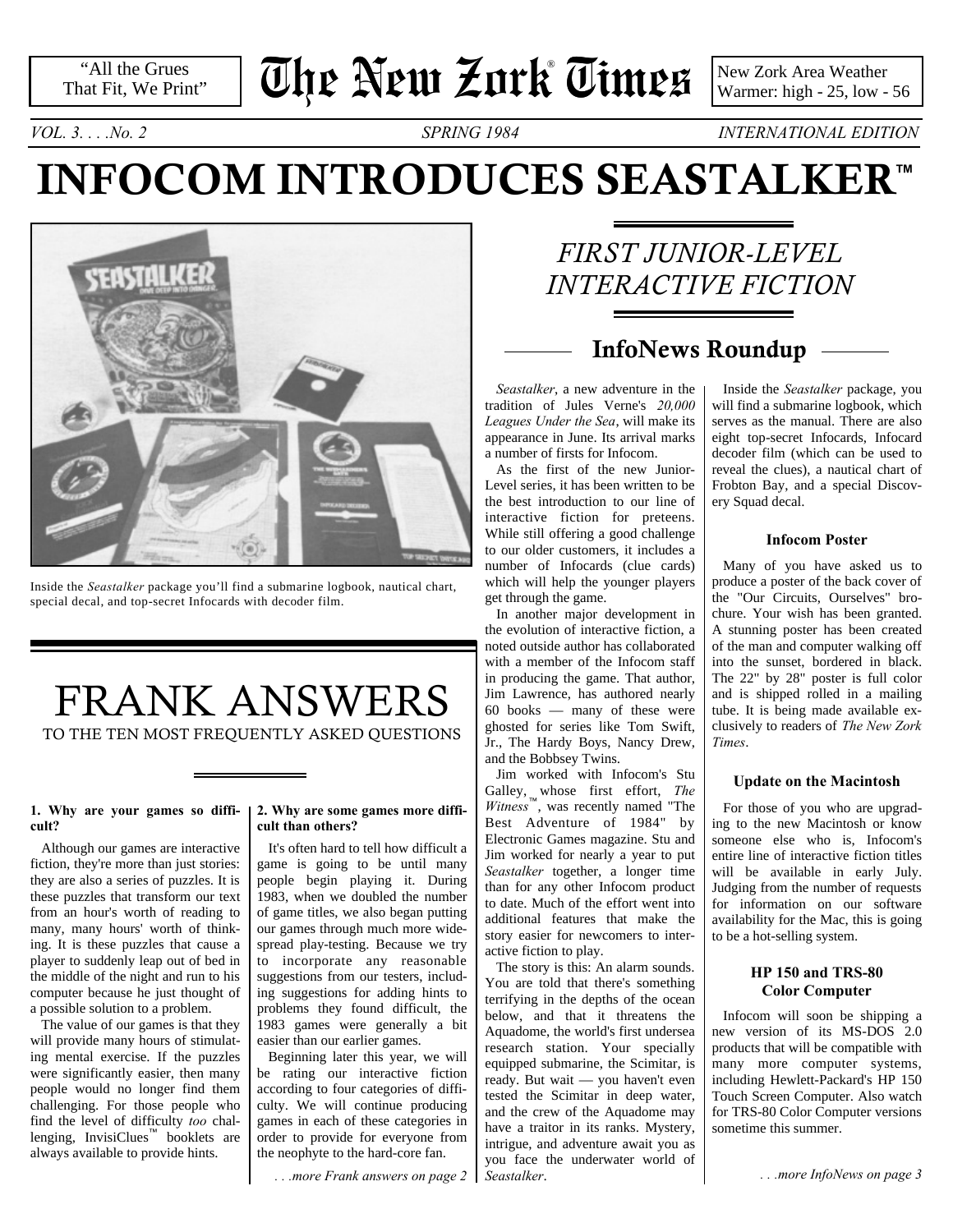#### <span id="page-1-0"></span>**. . .Frank answers**

*[continued from page 1](#page-0-0)*

#### **3. Why aren't hint booklets included with the game?**

Two reasons, the first being temptation. Even though the answers are printed in invisible ink, the temptation to look up the answer to a problem immediately after getting stuck would be too great for many people. After all, one of the great joys of interactive fiction is the rewarding feeling of finding a solution on your own after several hours of exercising the logic and imagination of your brain.

The second reason is cost. If InvisiClues were included, the price of the game would have to be increased slightly to cover this extra cost. People who don't want or need the hint booklet would not be pleased to have to pay this extra amount.

#### **4. Why don't your games have graphics?**

We have nothing against graphics per se. However, given the quality of graphics currently available on home computers, we would rather use that disk space for additional puzzles and richer descriptions. After all, as our famous "brain ad" says, the world's best graphics generator is your own imagination.

#### **5. Why are there so many "red herrings" in your games?**

People accustomed to standard adventure games, where every item you run across has one (and only one) purpose, may find our games a bit disorienting. Some objects will have several uses, and many items will have no purpose at all — "red herrings." Since the player has to determine not only where something is useful, but even whether it is useful at all, this increases the player's mental stimulation. In addition, these red herrings add to the realism of the game. After all, if you really found yourself stranded on a doomed planet or exploring an ancient pyramid, is it likely that every object you ran across would have one (and only one) use? (Hint: The answer is not "yes.")

#### **6. Why are the prices of your games so high?**

One reason that our interactive fiction costs a little more than your run-of-the-mill computer game is all the honing and perfecting that goes on here at Infocom. Before you think this is starting to sound like one of our ads, stop and think for a moment. Each of our games lasts hundreds of moves, and at each move there are literally thousands of possible responses. Add some magic, or some characters wandering around the game doing their thing, and the result is staggeringly complex.

Infocom's interactive fiction programs are among the most complex programs available for microcomputers (and that includes *all* programs, not just entertainment programs). The writing and perfecting of an average piece of Infocom's interactive fiction takes nearly a year, and even that speed is only possible due to our powerful development system. (*Deadline*™ author and Infocom V.P. Marc Blank is fond of saying that *Deadline* would have taken five years to write without our development system — and then it would only have been ready to run on *one* type of computer.) For *Sorcerer*™, which was released a few months ago, nearly two thousand individual "bugs" were located and fixed. These ranged from minor typos to game-crashers. Right up until the day the disk masters were sent out we were still arguing about whether a bat has paws, claws, or talons. But I digress.

Another reason is our elaborate packaging, which costs a lot to design and a lot to produce. (See the next question.)

One final reason our prices are so high is — that our prices aren't that high! Fifty dollars may seem like a lot of money for a game, but divide that amount by the 30 or 40 hours you'll probably be spending with that game, and it actually works out to fairly inexpensive entertainment!

#### **7. Why are your packages so elaborate?**

Because our games are more than games, they're fiction. The purpose of the package and the many items you'll find inside them are to get you into the mood of the game before you even put the disk into your drive.

Also, there's a pretty limited amount of space on a floppy disk. By putting necessary background information into the documentation and packaging, we save room on the disk for the important stuff — the descriptions and puzzles of the game itself.

Finally, our packages are an attempt to discourage the piracy that is devastating the software industry. The disk is merely the most important item in a large portfolio of material that comprises an interactive fiction game.

#### **8. Why are your disks copyprotected and backup-limited?**

As mentioned in the preceding paragraph, software piracy is a problem rampant in our industry. When disks are copied for other than legitimate back-up reasons, the producer is denied revenue (not to mention the fact that it's illegal). On a wide scale, piracy results in higher prices as the constant development cost must be spread over a smaller number of buyers. Therefore, copyprotection helps legitimate consumers like you, as well as us, by foiling piracy.

Also, remember that Infocom will replace any defective disks for no charge within the first 90 days after purchase, and for a \$5 charge after that. However, since we use the highest quality disks, this isn't a frequent occurrence.

#### **9. Why aren't your games larger?**

People with more powerful home computers frequently ask us this question. That answer is that we want our games to be available on a wide number of systems. Our current size limit is around 110,000 bytes. If we increased this limit, then our games would be unable to run on a number of machines, including the Atari 400/800, the TRS-80 Model I, and the Osborne 1. Of course, thanks to our ingenious ultra-neato compression techniques, we get a heck of a lot into those 110,000 bytes.

#### **10. Why is the vocabulary of your games so limited?**

Hey! First of all, our games understand a *heck* of a lot more words than anything our competitors have ever produced. Secondly, you're talking about interactive fiction here, not some glorified Eliza program that pretends to converse with the user but actually "understands" nothing that is being said. Our games actually understand every input they claim to understand. These inputs fall within the rules outlined in the game manual, and if you stick to these rules, you should almost never end up using a word the game doesn't understand.

This problem is always most acute for people playing one of our mystery games for the first time. Despite all the warnings in the manual, people always want to grab Baxter, shake him, and ask him WHY WERE YOU RUNNING DOWN THE HALL DURING THE SCREAMING, or WHERE WERE YOU AT 8:00 PM ON THE NIGHT BEFORE THE MURDER. After all, this is how Columbo or Hercule Poirot always questions the suspects. Well, if the game were to try to handle every conceivable question of this complexity, it would occupy 20 disks and take 15 years to write and test. Just play it by the rules, folks. Stick to WHERE IS THE SMOKING GUN and TELL ME ABOUT DOCTOR BLANK.

#### **j BONUS QUESTION j**

#### **11. Why don't you provide a vocabulary list with each game?**

If you think about it, including a list of all the words a game understands would run the risk of giving away problems. Here's an example that you shouldn't read unless you've completed *Zork I*: What if you were perusing a vocabulary list for *Zork I* and you noticed the words ECHO, ODYSSEUS, RAFT, DIAMOND? The enjoyment of figuring out the Loud Room, cyclops, pile of plastic, and coal mine problems has just been reduced by these "give-aways."

Also, we like to remain enigmatic.

z

## **The New Zork Times** ®

 **Chairman** Albert "Al" Vezza  **Semi-Contributing Editor** Marc "Mark" Blank  **Non-Contributing Editor** David "Dave" Anderson

 **Managing Editor** Michael "Mike" Dornbrook  **Contributing Editor** Steven "Steve" Meretzky  **Art Director** Brian "Brian" Cody  **Production Manager** Angela "Angela" Raup

© 1984 Infocom, Inc.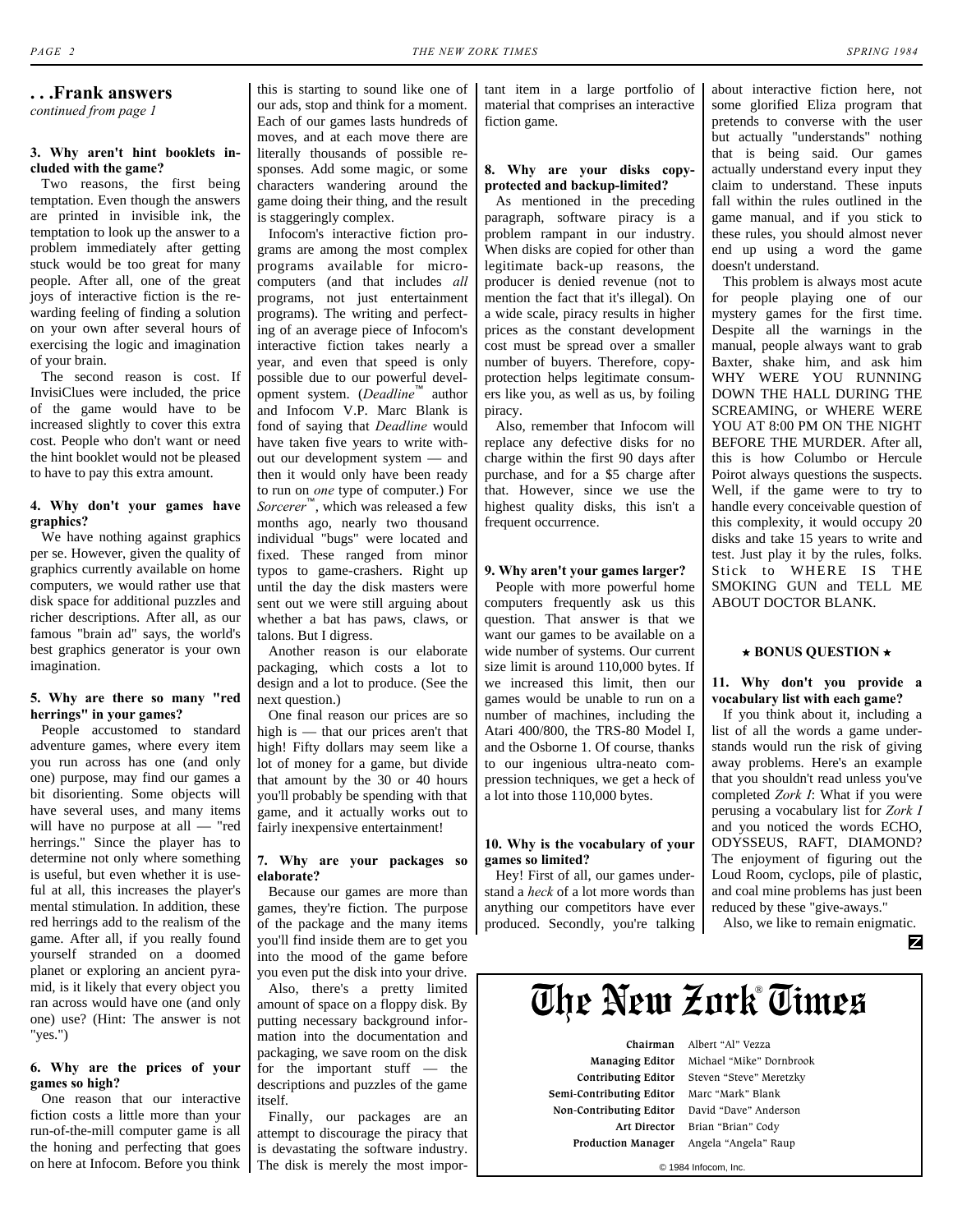## **Infocom Scoreboard**

Did you know that *Zork I* has more rooms and takeable objects than any other Infocom game, yet is one of the smallest in size? Were you aware that *Sorcerer* is not only the largest game, but also the most dangerous?

The following chart shows some interesting statistics about the first eleven Infocom games. The first column shows the number of rooms in each game as far as the game's own internal programming is concerned. This sometimes differs with the apparent number of rooms (second column). For example, the Royal Puzzle in *Zork III* seems like 31 rooms, but internally it's actually just one room. The Desert in *Infidel*™ seems infinite, but it's actually just

10 rooms. And in several games, for various arcane reasons, there are rooms that can never be entered.

The third column lists the number of different ways to die in each game. For *Suspended*™, this refers to the number of different ways that you (the person in the cylinder) can be killed, not the individual robots. The fourth column tells the number of words in each game's vocabulary — that is, the words that the game will understand in your inputs without saying "I don't know that word." The fifth column shows the size of each game (most recent release) in bytes.

The last column shows the number of takeable objects in each game. actually three different takeable

| Games                                          | Rooms:<br>internal | Rooms:<br>external | Ways of<br><b>Dying</b> | Vocab-<br>ularv | <b>Size</b><br>(bytes) | Takeable<br>Objects |
|------------------------------------------------|--------------------|--------------------|-------------------------|-----------------|------------------------|---------------------|
|                                                |                    |                    |                         |                 |                        |                     |
| Zork I                                         | 110                | 110                | 28                      | 698             | 84,868                 | 59                  |
| Zork II                                        | 86                 | 81                 | 50                      | 628             | 89,136                 | 49                  |
| Zork III                                       | 89                 | 105                | 30                      | 563             | 81,626                 | 23                  |
| Enchanter                                      | 74                 | $\infty$           | 17                      | 718             | 109,234                | 31                  |
| Sorcerer                                       | 84                 | 110                | 70                      | 1011            | 109,734                | 41                  |
| Starcross™                                     | 86                 | 84                 | 39                      | 561             | 84,740                 | 23                  |
| Suspended                                      | 63                 | 61                 | 6                       | 676             | 105,492                | 32                  |
| Planetfall                                     | 105                | 105                | 41                      | 666             | 109,052                | 49                  |
| Deadline                                       | 51                 | 49                 | $\overline{2}$          | 656             | 108,454                | 37                  |
| Witness                                        | 31                 | 28                 | $\mathbf{2}$            | 711             | 104,704                | 18                  |
| Infidel                                        | 77                 | $\infty$           | 40                      | 613             | 93,556                 | 49                  |
| This figure is occasionally mislead-   objects |                    |                    |                         | (inflated,      | uninflated,            | and                 |

ing: for example, the raft in *Zork I* is punctured).

<span id="page-2-0"></span>**. . .InfoNews** *cont'd [from page 1](#page-0-1)*

#### **Evening Magazine Salutes Infocom**

On March 21 the New England edition of Evening Magazine featured a segment on Infocom's interactive fiction starring Marc Blank. It was filmed on location at Infocom and highlighted our entire line of programs. If you're not in New England, you may get to see it anyway — each of the "editions" of the television magazine (called PM Magazine in some areas) picks up interesting segments from around the country. Let us know if you see it.

#### **Popular Computing Salutes Enchanter**

The May 1984 issue of *Popular Computing* included a review of *Enchanter*™:

"...*Enchanter* develops a sense of realism both in the text and story line. Marc Blank and his co-author Dave Lebling have created a special kind of mood through their very graphic descriptions — flies buzz about, rats scurry at your feet, even wandering dogs cross the adventurer's path at odd times .... In *Enchanter*, the sun comes up and goes down, the moon lights the night sky, and the stars shine in the midnight hour. These realistic descriptions stimulate the player's imagination and produce a wonderfully eerie feeling of foreboding.

"It is hard to imagine a veteran of *Zork* being disappointed with this game. In fact, I played this game with a hard-core Zorker who suggested that not only would old Zorkers love it, but also so might a number of dyed-in-the-wool Dungeons and Dragons enthusiasts because of the spell-casting element and the role-playing nature of the game. *Enchanter* represents the highest kind of entertainment value in terms of cost vis-a-vis the time spent with the program .... It is just this kind of entertainment quotient that guarantees a game's eventual success in the marketplace. *Enchanter*, like *Zork*, is quite deserving of that success."

#### **Steve Meretzky Awarded**

*Video Review* magazine in its April 1984 issue named Steve Meretzky "Game Designer of the Year" in recognition of his first work of interactive fiction, *Planetfall*™. Steve accepted the award at a ceremony at New York's Savoy Plaza hotel.

#### **Demos on the Way**

In early June, Infocom's new Interactive Fiction Tutorial and Zork I Demo will begin appearing in computer stores across the country. Be sure to tell any of your friends who have not yet experienced this unique form of entertainment. z

### **INFOCOM HOROSCOPE**

HELLHOUND (March 21 to April 18)  $\star$  Don't eat any foods with names beginning with a G or a Y, such as grapes or yogurt. This is a good week to learn Latin.

GRUE (April 19 to May 20)  $\star$  Procrastination is ill-advised, especially if you were considering software purchases. Avoid zoos and art museums.

DRYAD (May 21 to May 24)  $\star$  This is a good time to experiment with hair replacement techniques. Consider selling any kitchen appliance that you've had for over six years.

DORN (May 25 to May 27)  $\star$  Don't go swimming if you've eaten in the last thirty minutes. Wear a scarf if it's less than forty degrees outside. Call your mother.

BROGMOID (May 28 to November 19)  $\star$  If you've ever robbed any banks, today is a good day to apologize and start life anew. Sell all your U.S. Steel stock at once.

BLOODWORM (November 20)  $\star$  Wait 24 hours, then buy all the U.S. Steel stock you can get your hands on. Do not taunt snakes or bus drivers.

YIPPLE (November 21, until 3:00 p.m.)  $\star$  Give flowers to your mate. Buy a house. Eat three cookies. Fly to France. Challenge your dentist to a duel.

SURMIN (November 21, after 3:00 p.m.)  $\star$  Spend time with a sick friend. This is crucial. If necessary, take a healthy friend and expose him/her to a contagious disease.

ROTGRUB (November 22 to January 3, January 18 to March 20)  $\star$ An old business partner will meet you in the fruit and vegetable aisle of the supermarket. Be wary: if you chat there too long, the store will be sold out of casaba melons.

KOBOLD (January 4 to January 17, except where prohibited by law)  $\star$  Don't marry anyone named Waldo or Matilda this week. Next week, marry *only* people named Waldo and Matilda.

ORC (anyone born in Cleveland on a national holiday)  $\star$  Avoid reading your horoscope today. It will only be misleading, dangerous, and possibly even fatal.

NABIZ (all redheads born during a total eclipse)  $\star$  Talk to strangers. Frequent dark alleys. Cross the street without looking both ways. Eat quickly without chewing well. Don't call your mother.

Z